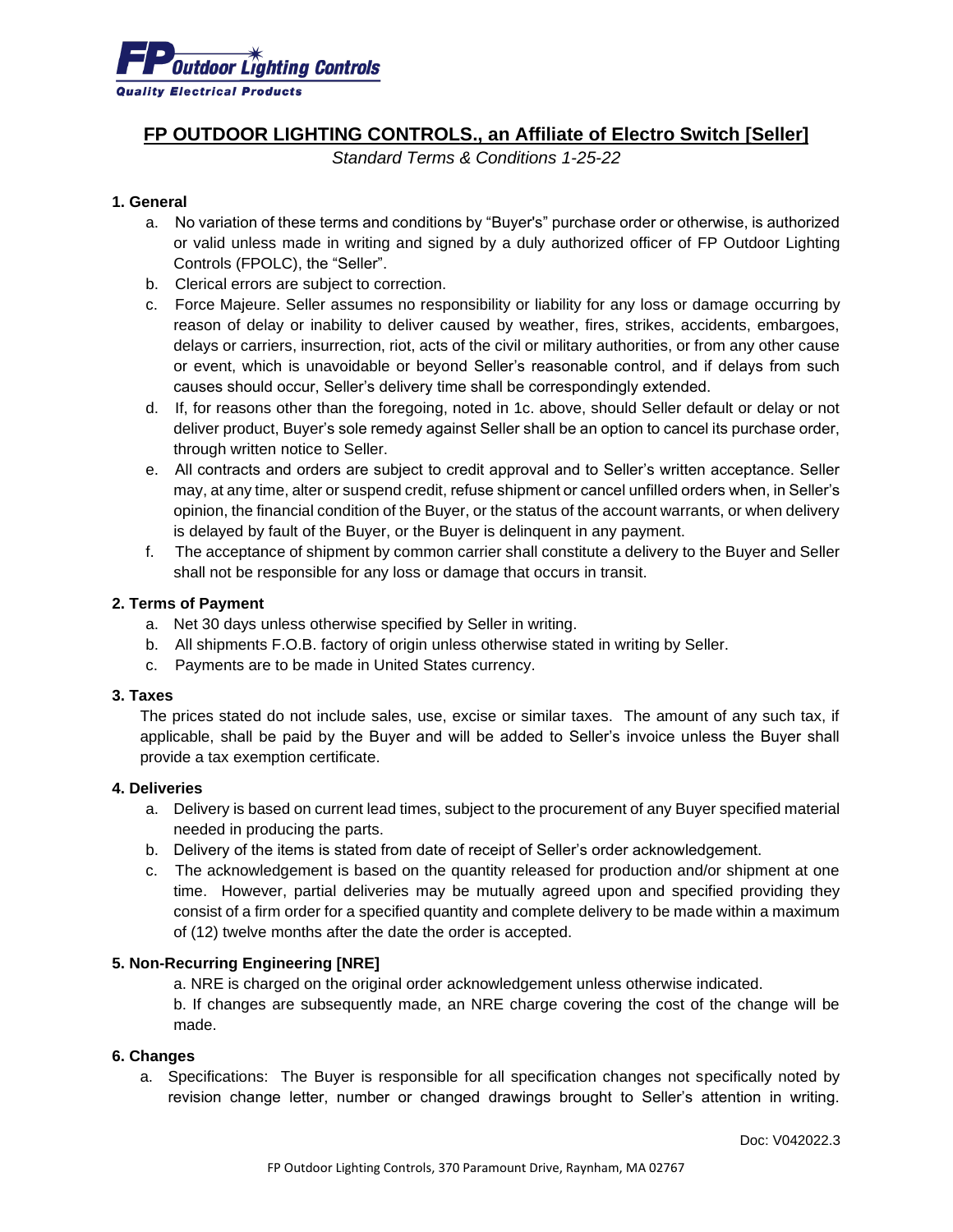

#### **Quality Electrical Products**

Changes in design or specification may extend lead times and/or increase NRE, and/or increase unit price.

b. Changes in delivery schedules or quantity by the Buyer will be reviewed for their effect on price. Extensions in delivery beyond original schedules will be accommodated with one (30) thirty-day grace period. Beyond this, the price will be reviewed, and a new price may be established in accordance with the new delivery schedule.

Requests to expedite orders will be accommodated only to the extent of production scheduling and material availability.

# **7. Order Cancellation**

Order cancellation shall be by mutual agreement in writing. Upon cancellation of an order, Buyer shall be liable for termination charges, which shall include: (a) completed items at the contract price; (b) all costs, direct and indirect, incurred and committed for Buyer's canceled order; and (c) reasonable allowance for prorated expenses. Cancellation charges will be invoiced and due according to the payment terms of the underlying order.

# **8. Claimed Shortages**

Claims for errors in quantity or component part shortages, must be made in writing within (10) ten days after receipt of material. Such claims must be accompanied by a reference to the order number.

# **9. Limited Warranty: The Following is in Lieu of all other Warranties Expressed or Implied.**

- a) Seller warrants to Buyer that all products manufactured are free of defects in material and/or workmanship for a Limited Warranty Period, which commences after date of shipment. Statements of Product Limited Warranty Periods can be found at [www.fpolc.com.](http://www.fpolc.com/) Seller's responsibility under this warranty is limited to the repair or replacement of defective material and to those claims made within the Warranty period.
- b) Buyer must notify Seller of rejected shipments in writing within thirty (30) days of receipt of product. No material is to be returned without the prior written consent of Seller. Seller's liability is limited to the repair or replacement of defective material and to those claims made within the Warranty period.
- c) The Seller's warranties will be void and the Seller will assume no liability for any product with respect to which there has been (i) improper installation or testing, (ii) use of the product for purposes other than that for which it was designed (iii) any damage as a result of field disassembly, modification or misuse, (iv) failure to monitor or operate the product in accordance with applicable Seller specifications and good industry practice, (v) unusual mechanical, physical or electrical stress, (vi) mishandling during shipment of the product, (vii) any other abuse, misuse, neglect or accident.
- d) All products returned for repair are subject to a (1) one-year limited warranty from the date of the repair.
- e) This Limited Warranty is Exclusive and In Lieu Of All Other Warranties, Expressed or Implied. Seller specifically disclaims the implied warranties of merchantability and fitness for any particular purpose of product sold. The remedies enclosed within are the buyer's sole and exclusive remedies.
- f) SELLER HAS NO KNOWLEDGE OF AND MAKES NO REPRESENTATIONS WITH RESPECT TO THE USEFULNESS AND/OR MERCHANTABILITY OF ANY PRODUCT, WHICH IS MADE TO BUYER'S SPECIAL ENGINEERING SPECIFICATIONS.

## **10. Liability**

Seller shall not be liable under any circumstances to buyer or others dealing with the buyer for any indirect, special, consequential, incidental, exemplary or punitive damage of any sort, or for any expenses incurred by reason of the sale or performance of any products, whether based on tort or breach of contract and/or warranty.

## **11. Return of Material**

No material is to be returned without the prior written consent of Seller. If the product has been found to have been damaged for any reason not the fault of Seller, the Buyer will be notified, and the repair